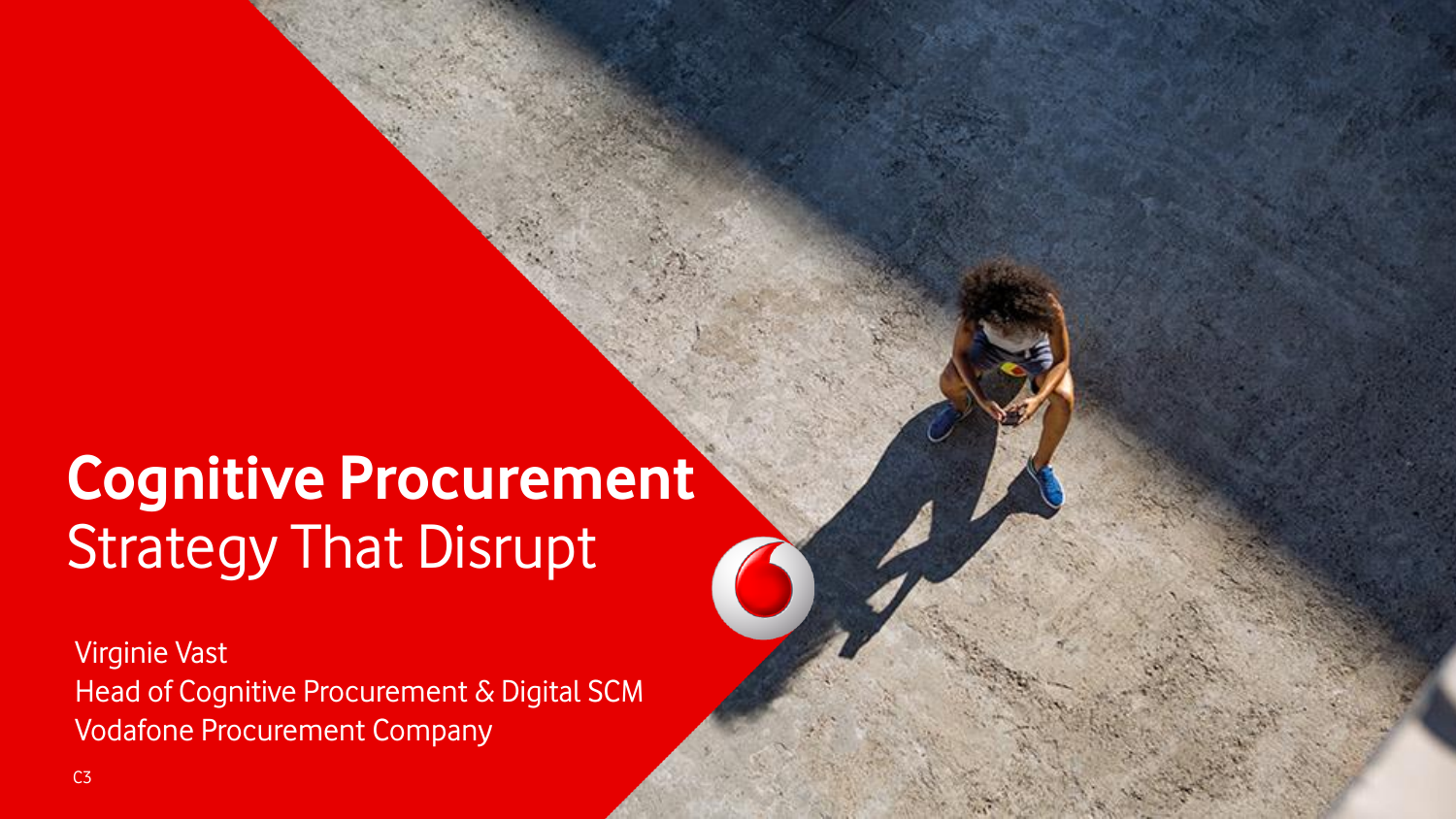# **'Data is the new oil,**

# **but intelligent data is the new petrol.'**

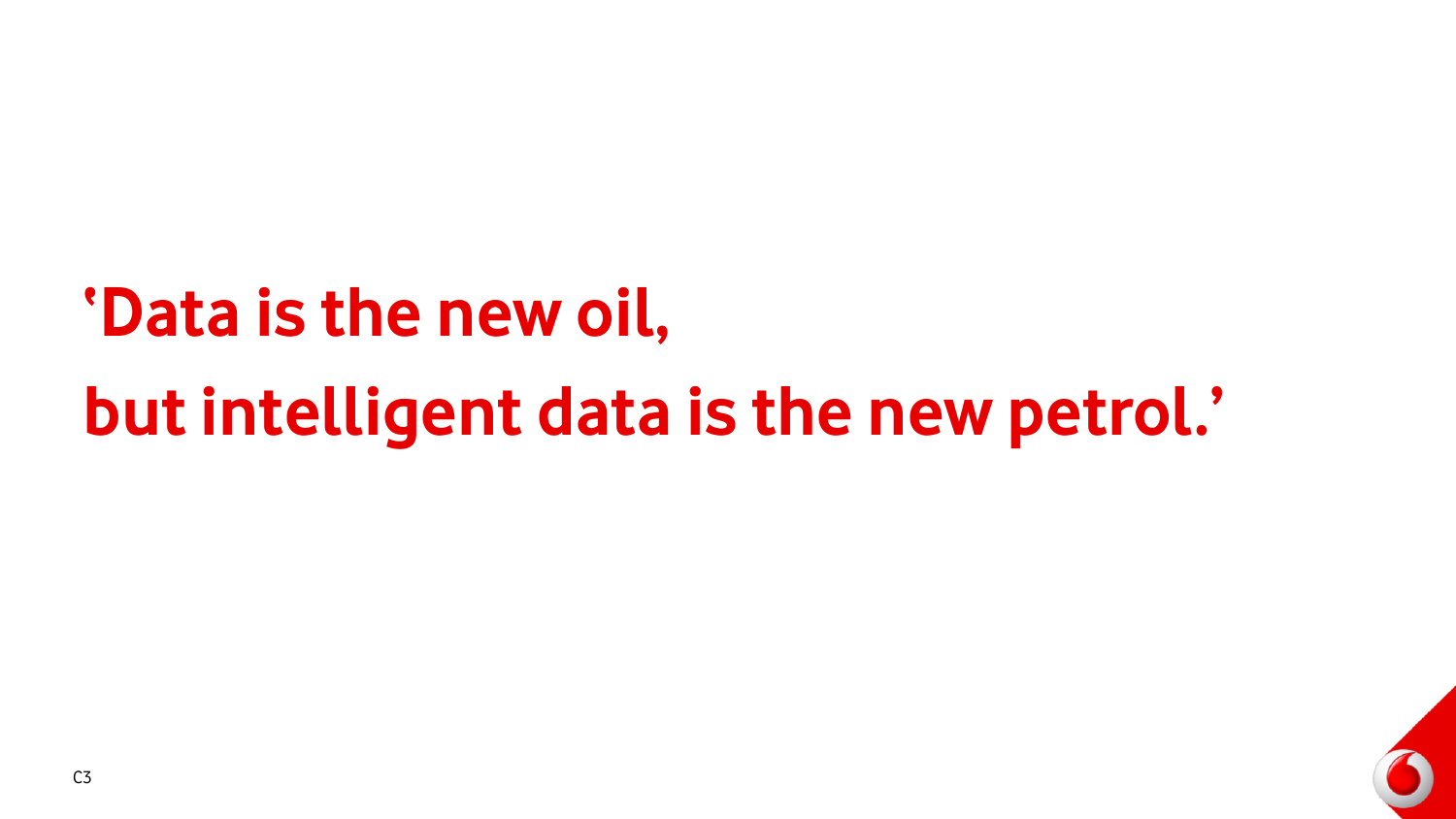## **Connectivity, data and intelligence is rebooting every industry**



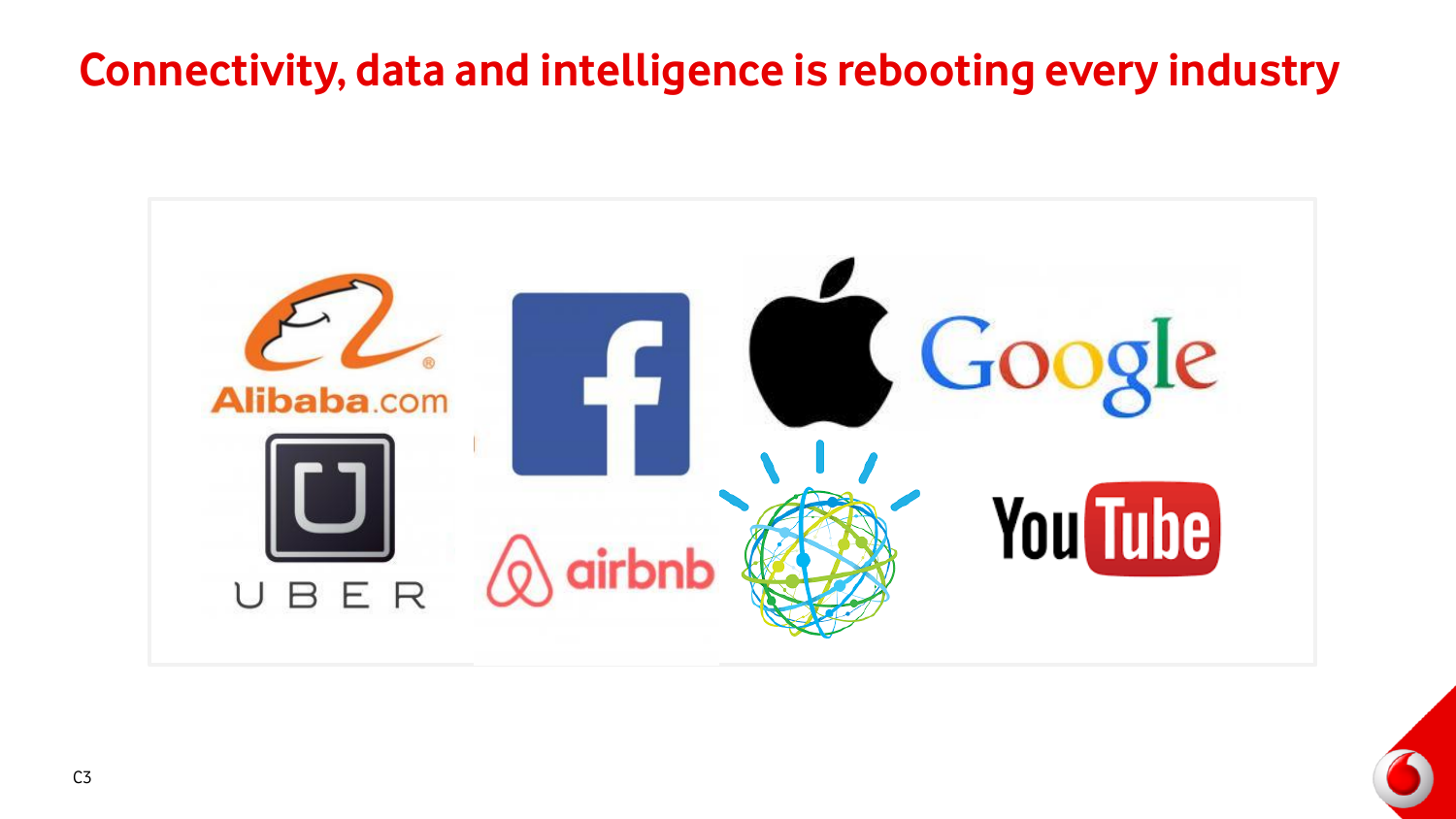### **Vodafone to reboot procurement ?**



'We want to equip **every category manager with augmented intelligence capabilities,** through cognitive computing technologies, **to make faster and smarter data-driven decision making** that deliver competitive advantage for Vodafone.'

Digital Supply Chain Team

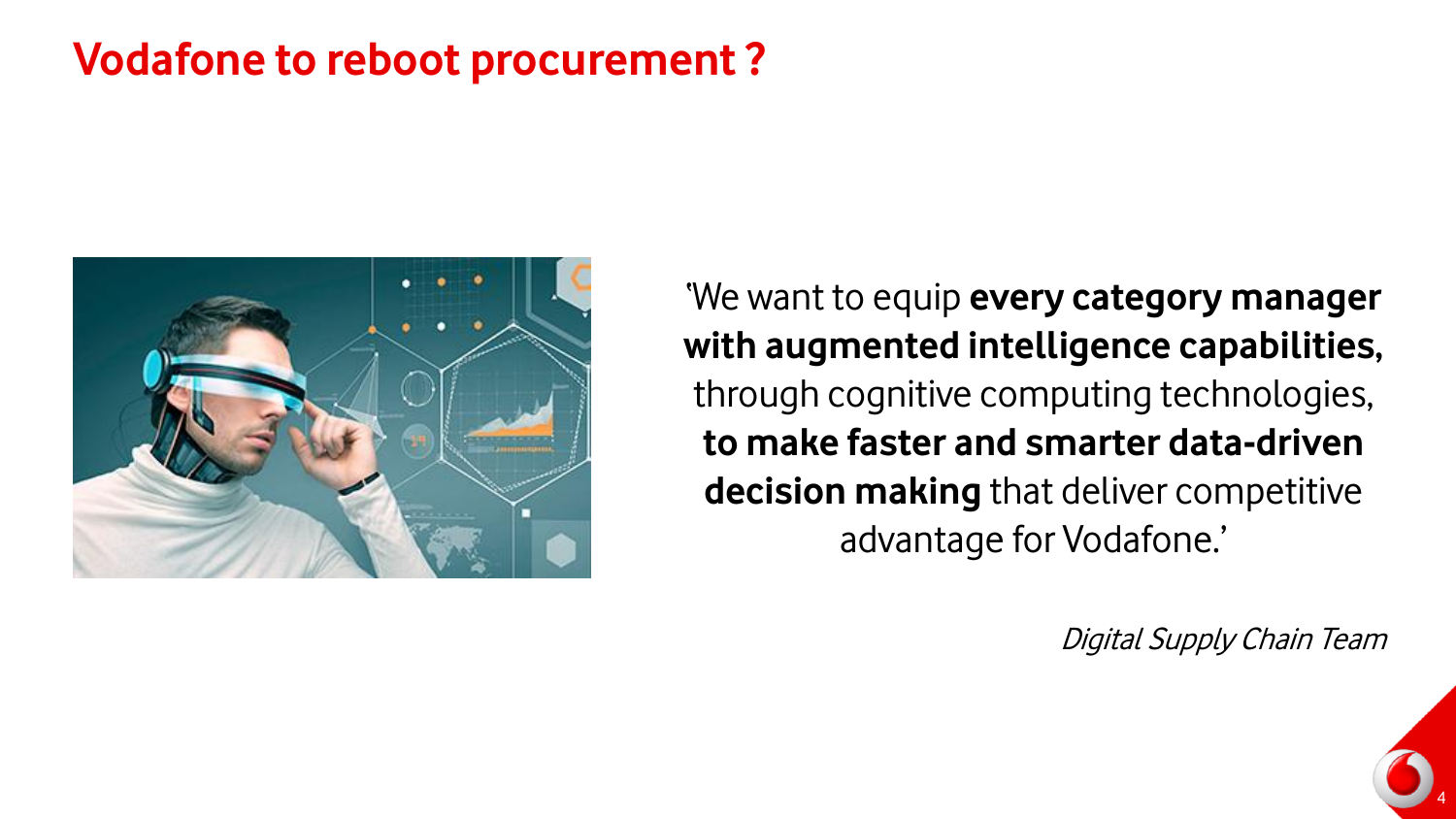## **Procurement function as late adopter, VPC first?**



5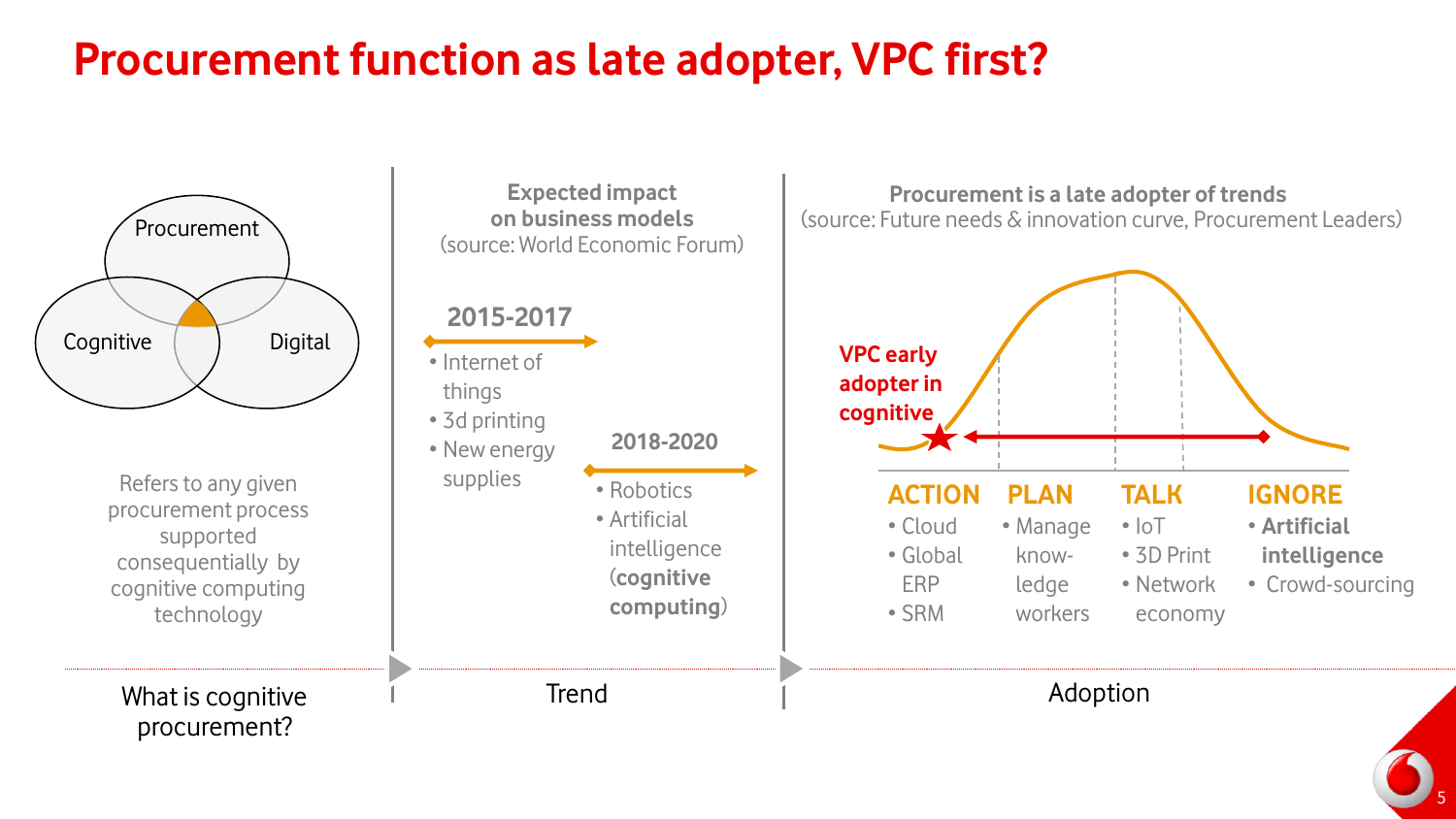### **Where to start? Cognitive 360**

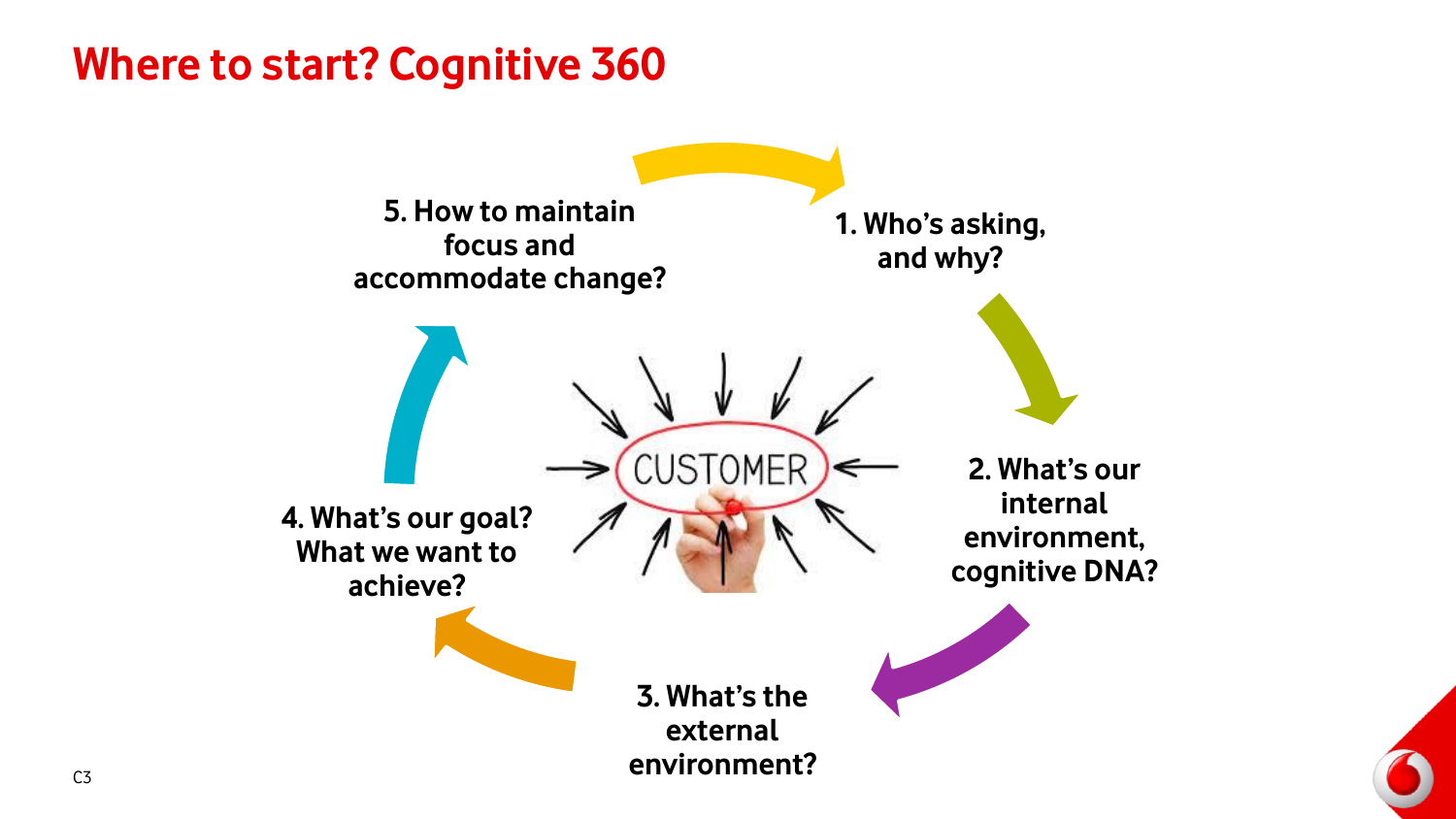### **Strategy that disrupt: Technology, but mostly People…**



7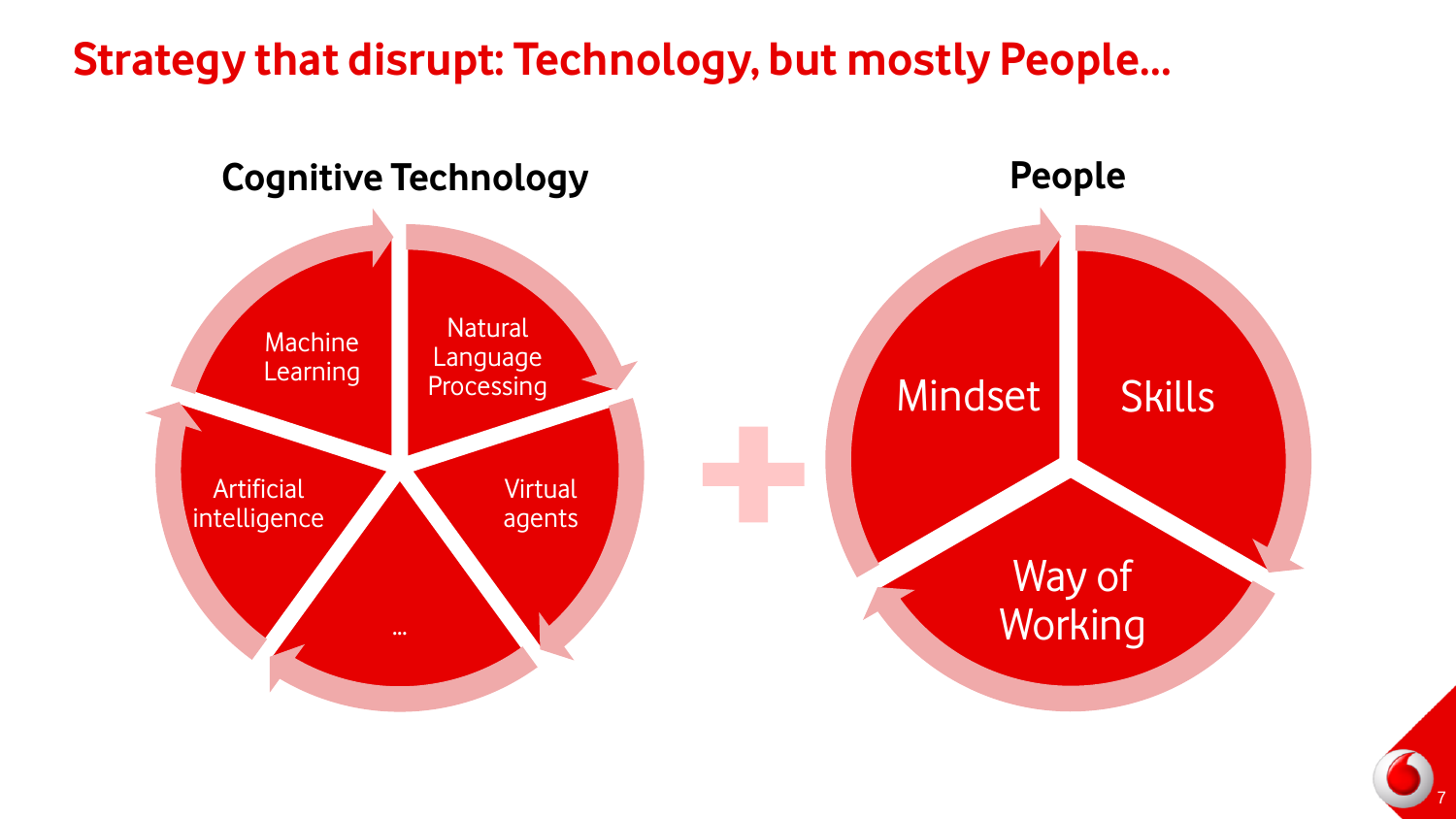# **Technology: not one solution fits all. But an Ecosystem.**







**3**

#### **Platform solutions**

Enterprise/ platform solutions acting as **global players** (multi API that allow integrated use-cases)

# **Product solutions/ start-ups eco-system**<br> **2** Numerous start-ups acting as niche providers or

Numerous **start-ups** acting **as niche providers or "star" product providers** (mono API for specific usecases)

### **Self-development**

Staff the organization with digital architects, data scientist and developers **to create Vodafone custom made solutions**.

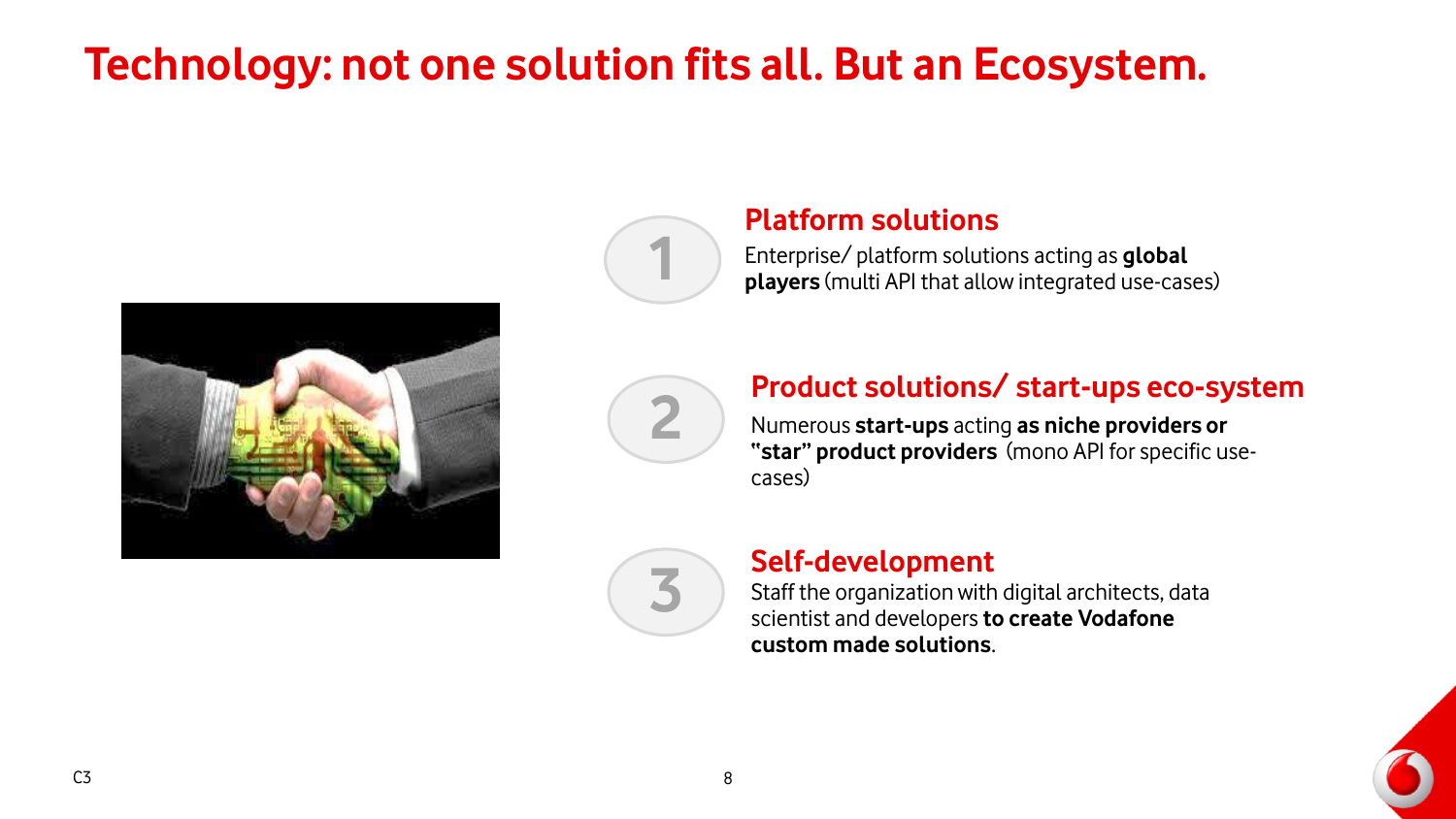# **In action:**  the cognitive procurement<sup> Stakeholder Mapping</sup> **'turbo-charged' engine…**

The category manager will have **end-to-end cognitive category insights**  to support and augment the development of **value-driven procurement strategies.**

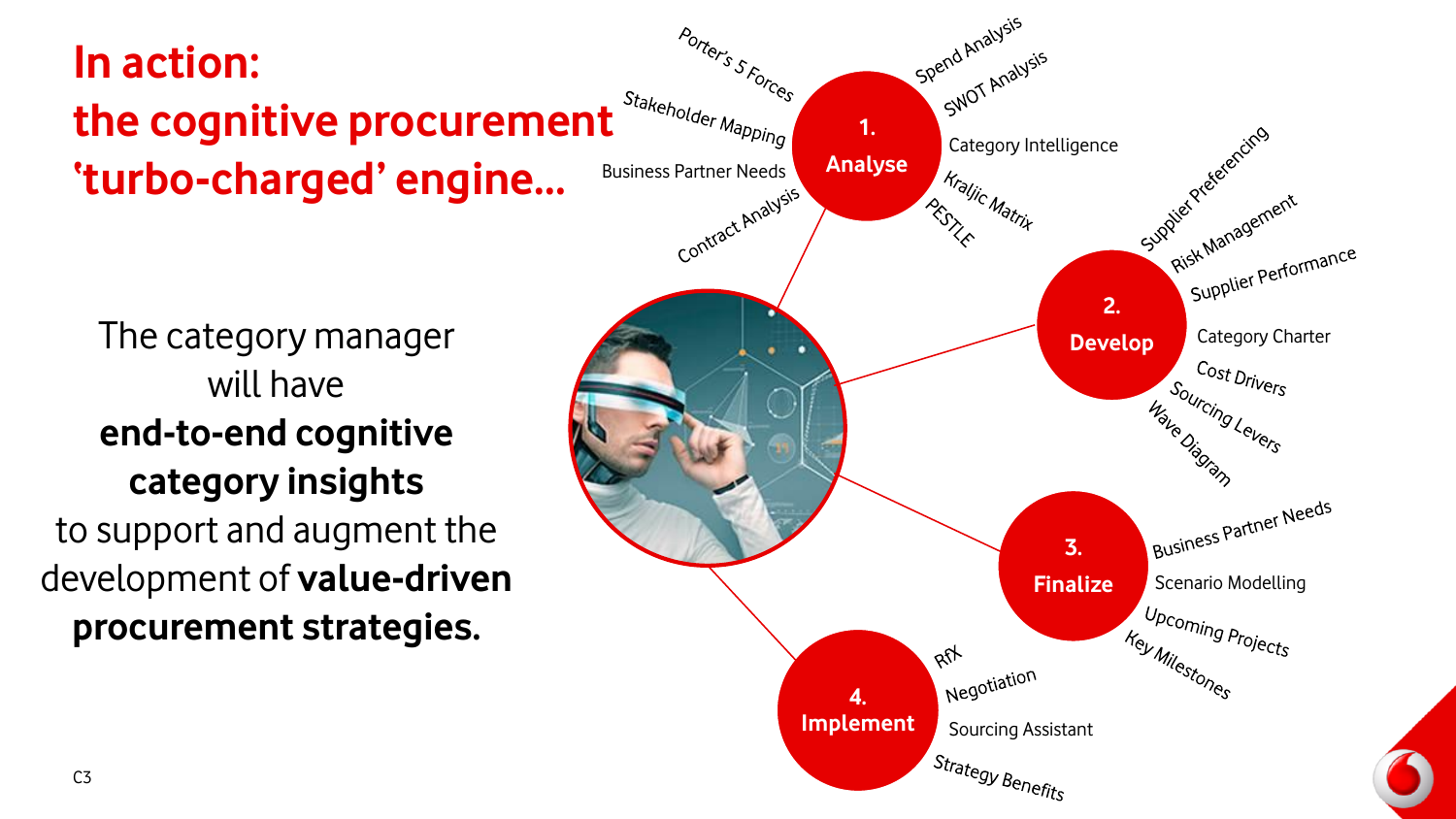## **The disruptive journey has started…**